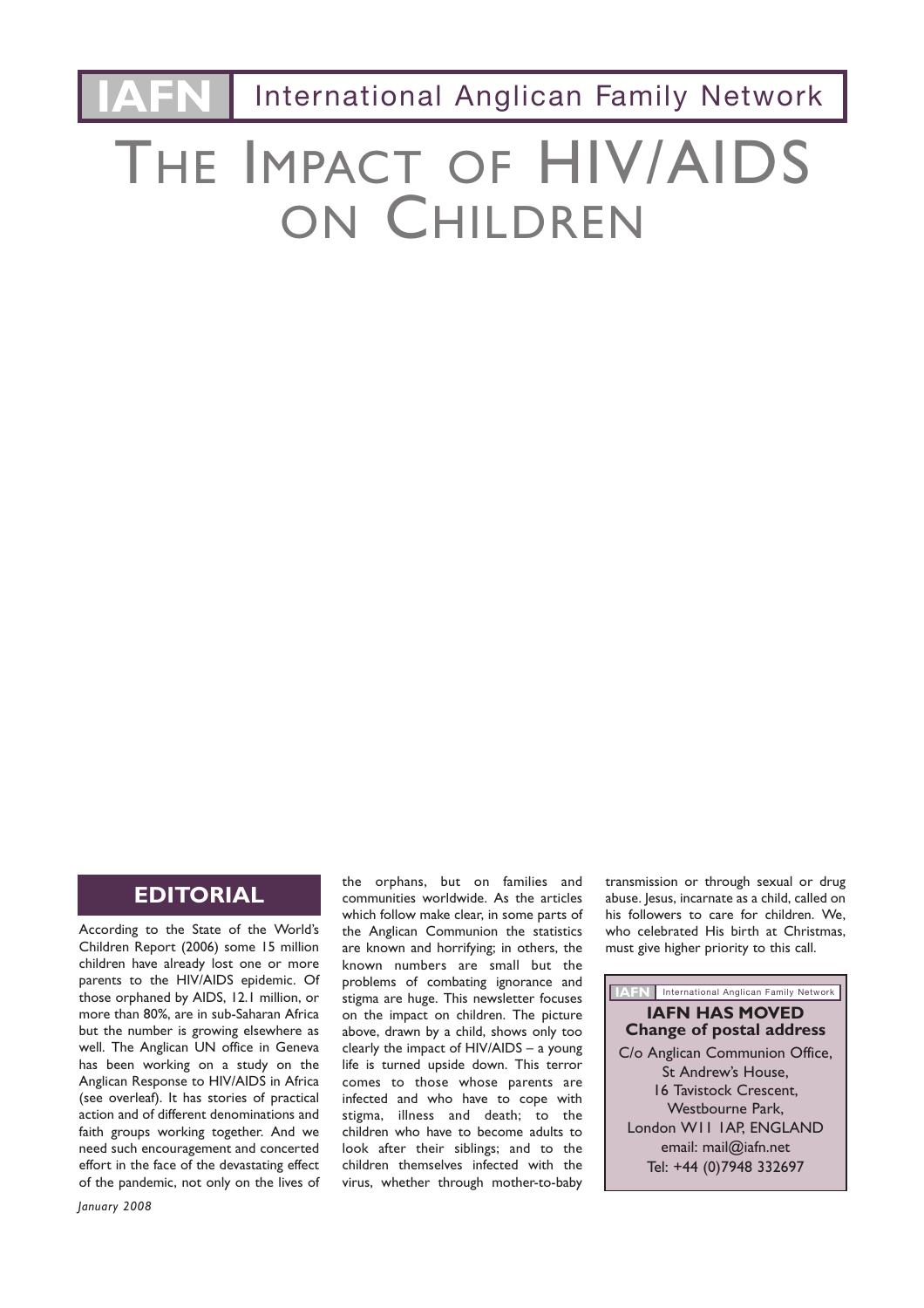# **WORKING TOGETHER – REPORT OF THE ANGLICAN RESPONSE TO HIV/AIDS IN AFRICA**

**CHURCH WITNESS**

In many ways I'm not an expert on AIDS. This despite having been busy over the past six months overseeing a study on the Anglican response to HIV and AIDS to put before the World Health Organisation and UNAIDS and to encourage us Anglicans in working together on the challenge.

The people who are the experts are those whom we have come across: children, women and men who find themselves living with HIV or affected by AIDS and who do so with great dignity and courage. They are experts on the impact that AIDS has on every aspect of life; but at the same time on what the response can be. Both are found in stories. Always those stories are humbling and profound. Inevitably the impact on children touches us most deeply, as it should.

Hard to tell the whole Anglican story in our study, so we focused in on a few small corners of Africa. From Tanzania comes the story of St Albans parish near Korogwe where 70 children aged from three to 15 years – all of them having lost one or both parents to AIDS – are cared for and supported in their education and health needs by parishioners. They are from different denominations and religions (18 are Muslims). There is no agency or donor. The parishioners themselves find the means despite the fact that their own resources are meagre. In Kenya, Maseno Anglican Hospital provides a comprehensive level of treatment offered by doctors, clinical officers, nurses, pharmacists and counsellors. There is also a children's club offering psycho-social support. Children can express themselves and get over their anger. Near Kakamega, the 'Jikaze' support group was a vital lifeline to 40 year-old Fanhae Emitunga: "The greatest enemy is self stigma" she says, "The church helped me overcome it." Now her condition is stable and she is able to look after her four children.

The good news is that Anglicans are responding here and, as this newsletter shows, in many other countries and continents. This flowering of initiatives and creative responses is all the more effective because it draws its energy from the grassroots, from the faith and committed application of Christian principles by individuals and church communities around the world.

We worship a God incarnate, who we believe is among us and therefore to be found in the midst of the world's places of struggle – places where AIDS has decidedly not gone away; where, in fact, it is more than ever at the top of the agenda. One senses that the more we can work together in our response, the more we will discover a unity of purpose and identity amidst our diversity, and the more we will live out a Gospel of incarnation which addresses the truly important issues of our day.



#### **RAPHAEL CENTRE**

When I first met Pamela she was five years old and too weak to walk. She was carried everywhere on her mother Nonkhundla's back. Nonkhundla found out that both she and Pamela were HIV infected, after months of suffering and recurrent illness. She spent all of the family's meagre income at the Sangoma (witch doctor) undergoing agonising rituals for the banishment of evil spirits. Eventually, almost as a last resort, she visited the Raphael Centre for people living with HIV/AIDS in Grahamstown. Nonkhundla's greatest fear was that she would die before her child and she had heard that we sometimes look after sick children.

At that time, no anti-retro viral (ARV) treatment was available to poor people in South Africa. Our support of Pamela and Nonkhundla involved ensuring that they

## **SOUTH AFRICA**

obtained life-skills and good nutrition. This was beneficial because their health improved and they suffered from fewer opportunistic infections. However, after the Government had been compelled by court cases to make treatment available to the poor, we were able to ensure that Nonkhundla became one of the first in our region to be treated with ARVs. This was immediately successful and she now has an undetectable viral load. We were then able to argue that Pamela also needed treatment. Subsequently, Pamela became one of the first children in our community to receive paediatric ARVs. We also have a programme geared toward preventing children like Pamela from ever becoming infected. Our prevention of mother-to-child transmission targets pregnant women and encourages voluntary counselling and testing. If pregnant women are aware of their HIV status, treatment can be provided. We also educate women about ways of minimising transmission of the virus to their baby.

The Raphael Centre supports 160 AIDSaffected children like Pamela. There is no orphanage in our community and we support children in the homes of caregivers. Children living in AIDSaffected homes have a higher rate of absenteeism than their peers, and are more likely to leave school altogether. This can be attributed to the stigma still surrounding AIDS and those associated with it, and the financial burden placed on children with parents unable to work. At the Centre we try to counter this by paying school fees and providing school uniforms and emergency food parcels. We believe that encouraging orphans and vulnerable children to stay in school for as long as possible increases their life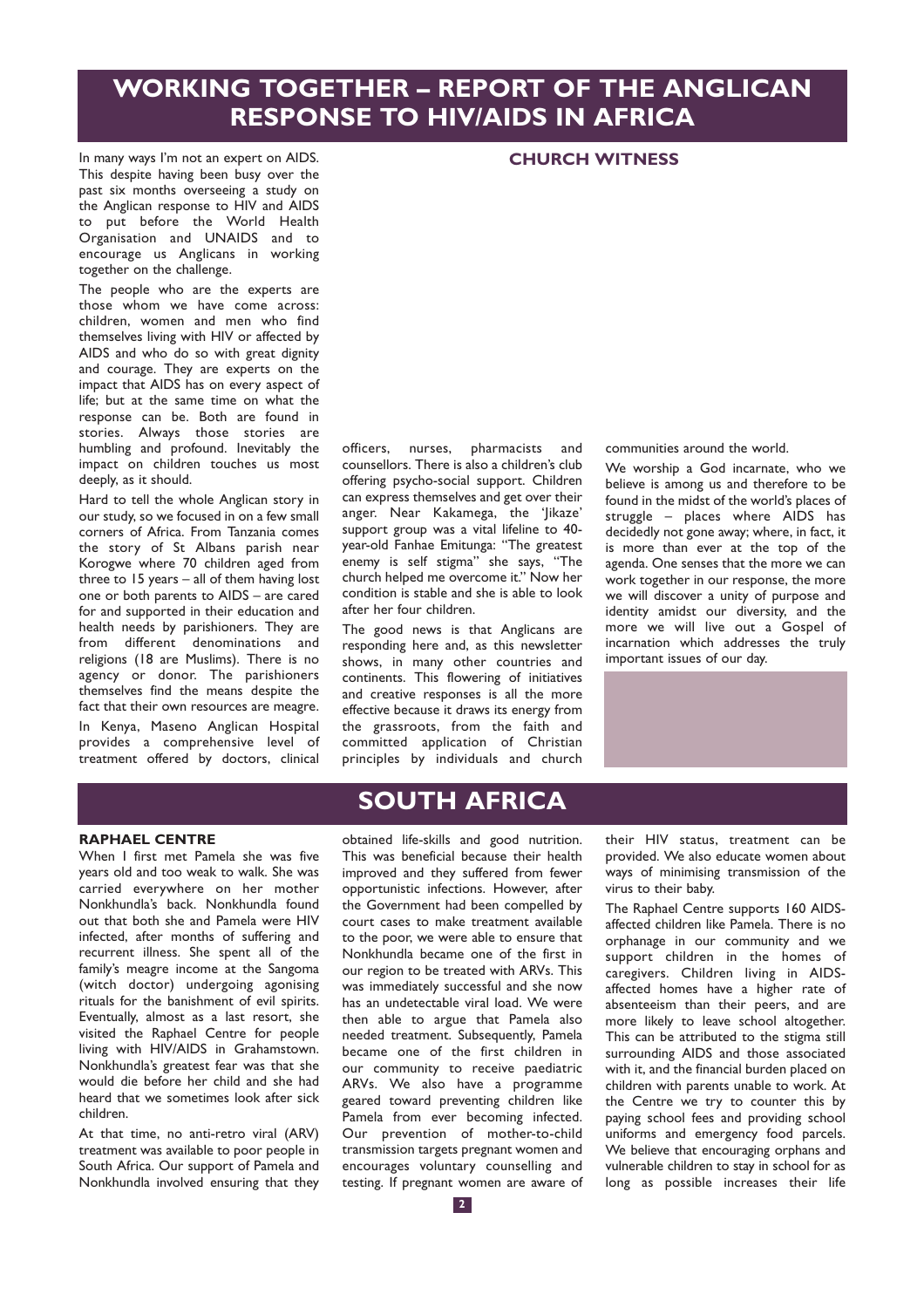chances. We have had remarkable success. In the past six years, only two out of several hundred children supported by us have dropped out of school.

Pamela, the child who was too weak to walk, is now thriving in school. She is bright, agile and, according to her teacher, capable of whatever she sets her heart on. The last time I spoke with the nineyear-old, she was not quite sure of her future career plans but was dreaming of becoming either a rock star or a famous fashion model



#### **ST ANNE'S HOMES**

The impact of HIV/AIDS on the South African child is enormous. Of the 1.5 million orphans in South Africa (maternal orphans under the age of 18) about two thirds were orphaned due to AIDS, with 300,000 becoming orphans in 2006 alone, according to the Actuarial Society of South Africa report in 2006.

Orphaned children experience enormous pressure as they often have to assume adult roles in treatment, care and support. Surviving siblings suffer stigma and discrimination in their communities. They are also much more exposed to violence, abuse and exploitation and drop out of school for a variety of reasons. In addition, orphaned children experience the loss of caregivers and lack of access to essential services such as education and health care.

While residential care is widely perceived as the last resort for addressing children's care needs, orphanages are mushrooming across sub-Saharan Africa. Major international agencies concerned with the needs and rights of children, such as UNICEF, advocate that residential care must only be a temporary "last resort" for children without parental care.

These agencies and literature repeatedly reiterate negative impacts on children resulting from residential care: e.g. it marginalises children from society and results in stigma; it fails to transfer critical life skills to children resulting in their being inadequately prepared to cope with life when they leave care; it frequently fails to respond to children's individual needs – characteristically prioritising the needs of the institution.**<sup>1</sup>**

St Anne's Homes, a shelter in Cape Town which cares for and empowers pregnant, abused and homeless women and their children, has been overwhelmed by the scourge of HIV/AIDS. We believe that the sacred bond between mother and child must be preserved at all costs. In the past few years, we have received a number of referrals suggesting the mother and child be separated because of their HIV status. We constantly have to stress that HIV is not a good enough reason to separate a child from its mother, especially when there is sickness. At the same time, we have been struggling, due to a lack of capacity, to meet the needs of temporarily ill HIV-infected mothers and children. In one such case, where the mother became so sick that we could not keep her in our care, we were forced to refer her to an organisation that runs an adult hospice and orphanage. Although the child was not with the mother, at least they were in the same organisation. St Anne's Homes have since had to expand their own HIV/AIDS programme.

South Africa has developed various policies addressing the impact of the .<br>epidemic on children. Interventions targeting vulnerable children focus on the provision of Home– and Communitybased Care Services and the establishment of community Child-Care Forums to identify and support children. The Orphans and Vulnerable Children's Policy Framework, in addition, recommends the provision of formal foster-care placements for orphans in an attempt to reintegrate orphaned children back into families.

It was due to the strength of civil society and HIV/AIDS activists that the South African Government was not able to downplay the enormity of the epidemic. Instead, under the leadership of the Deputy President, the Government's response improved and the Government, through the President's office, has called on religious communities to help in addressing key social problems, including HIV/AIDS.

The Anglican Church in South Africa, under the leadership of Archbishop Njongonkulu Ndungane, is playing a central role in addressing the issue both within the Communion and on an interfaith level. For more information on the church's programmes visit www.fikelela.org.za and for more information on shelters for mothers and children visit www.stanneshomes.org.za

**1** *Home Truths: The phenomenon of residential care for children in a time of AIDS, 2007:9*

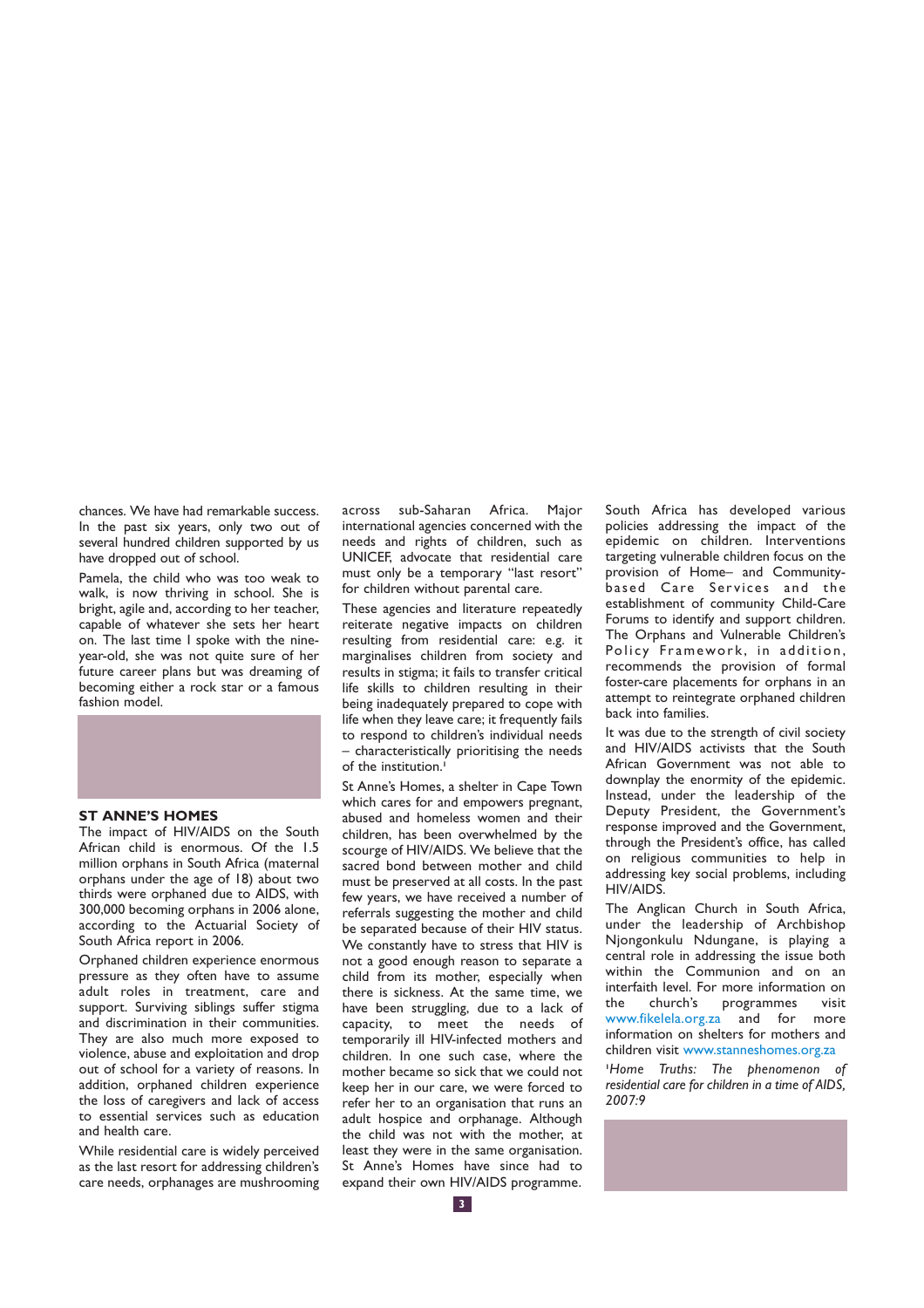During my visit to Zimbabwe in June 2007, I was involved in charity work with the Mothers' Union in Manicaland, travelling around some of the rural villages and communities providing assistance to orphans and others in desperate need. Orphans and vulnerable children in Zimbabwe experience much struggle and hardship in trying to cope with the daily pressures in a nation greatly entangled in economic and political problems and where aid is scarce. The number of children affected by or living with HIV/AIDS has been rising in Zimbabwe. Manicaland, one of the country's ten provinces, has approximately 200,000 orphaned children.

I was fortunate enough to be able to discuss some difficulties with an orphan named Chipo who was aged about nine. She shared with me some of the tough experiences that she faced when she lost both her parents to HIV-related illnesses. Chipo lost her father first and was left alone to bear the burden of caring for her ailing mother for six months before she too died. She could not have managed at all without the help of her widowed neighbour who sometimes assisted when she was away in school by looking after her sick mother and her other two siblings, one aged five and the other two. Chipo looked sickly and weak and very miserable and now lives with eleven children, all of whom have lost their parents. I wanted the elderly woman who now looks after her to take her to hospital but I do not think she did because it is quite a distance without reliable transport.

There are many others like Chipo, who are forced to look after themselves and to head households. Others have widowed grandmothers to look after them, but they too have no resources and need help themselves. The orphans are very vulnerable as they could be subjected to all kinds of serious abuses such as child labour and sexual exploitation.

Where lives of orphans in their village or community have been found to be unsustainable, they have been placed in orphanages. Many of these depend on church funds and donations and with the economic problems facing Zimbabwe at the moment, the Diocese cannot cope with the repairs and they are terrible. I saw leaking roofs, broken-down toilets and broken floors. One orphanage, attached to a hospital, used to have a garden which was self-sufficient, but now the borehole and the supplying well are dry and the leaking pipes need replacement. Much effort is being made throughout the country to limit placements in orphanages and find better ways of having children remain in their communities where they might be able to experience more of family life.

The Mothers' Union makes a great effort to relieve hardships and make the orphans' lives a bit more bearable by providing them with food, clothing, blankets, books and toys as well as access to medical and health resources. They also give financial assistance so the children can attend school. Housing and accommodation assistance are provided. During the visit, the Mothers' Union members handed out blankets to many orphans (sadly there were not enough for all those who had been identified).

To raise money for these projects, the Mothers' Union engages in activities such as selling and trading household commodities and vegetable marketing. Members of the community assist in the building and construction of schools, some by providing bricks from their own resources and others by moulding the bricks on site.

Psychological support is given especially to AIDS/HIV orphaned children so they are able to cope with saddening losses of their families and loved ones by providing counselling services, helping them create happy memory family books, and providing relaxation and therapy centres for them to adjust to their circumstances. The Mothers' Union also tries to identify parents who wish to foster, adopt, or provide holidays, overnight or long weekend breaks for the children.

Mothers' Union members also visit the orphans to befriend them and promote life skills. They may assist the youth with training for such projects as how to form and run savings and lending groups, and farming activities such as chicken-rearing and crop-growing to sustain themselves in the future.

Provision of support to vulnerable, disadvantaged and HIV/AIDS orphans is an on-going exercise for the Mothers' Union in Manicaland and we are looking forward to expanding our work to cover more communities and villages. The Mothers' Union meets regularly with leaders of the church, village elders and members of the community to discuss how everyone can best contribute towards the successful building of a better society. The Mothers' Union is grateful for all those who contribute wholeheartedly for the betterment of these suffering children through the generous donation of time, finance and other help.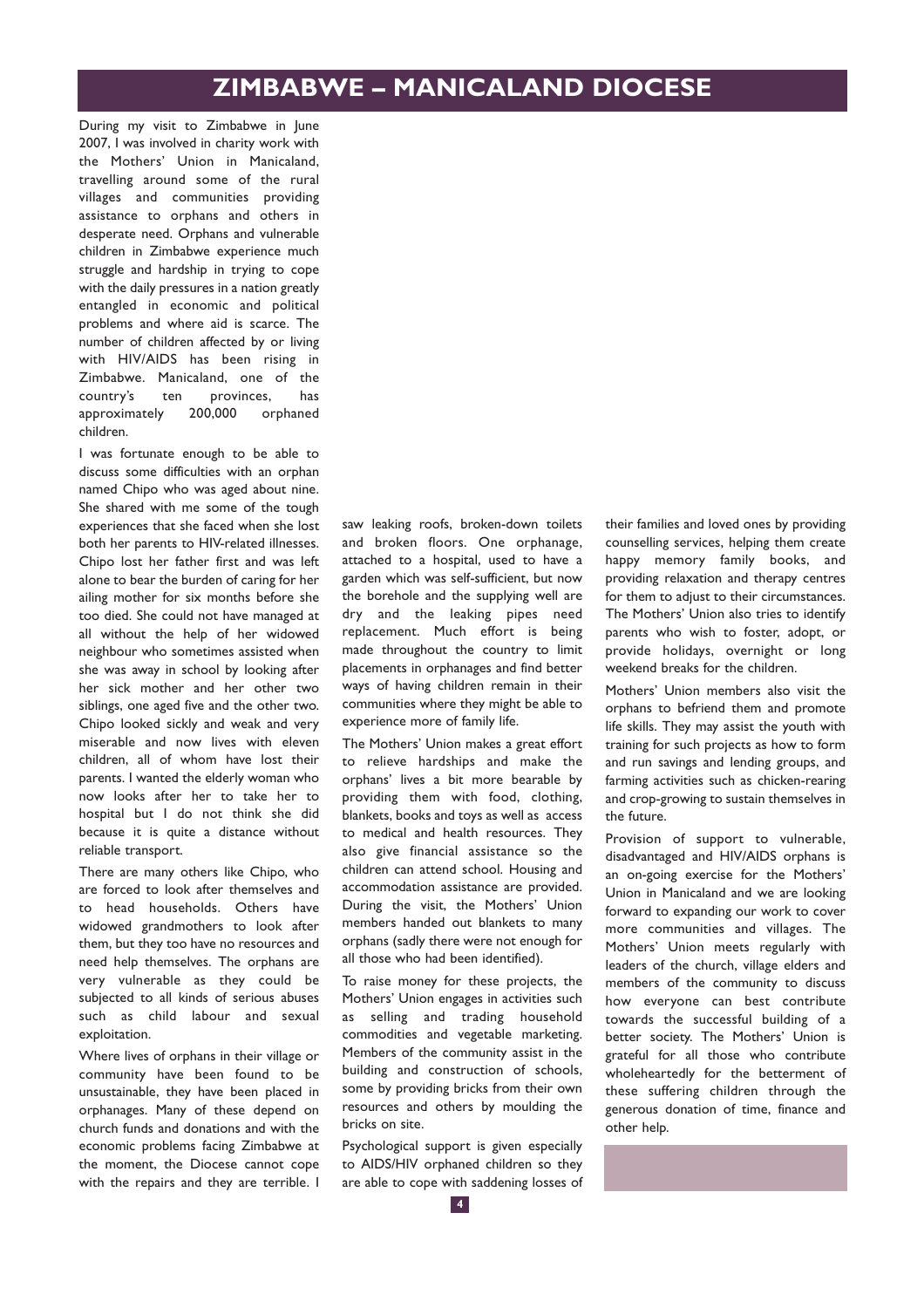## **INDIA**

risk target groups – the sex workers, truckers and drug users – and only 20% of AIDS funding goes to caring for children and families living with HIV. One out of every three people infected with HIV is a woman, and 80% of these women are housewives. That has a direct link to children.

Children whose parents have HIV/AIDS also suffer: many are forced to withdraw from school to care for them, are forced to work to replace their parents' income, or are orphaned. Although the Government has not conducted studies to assess the number of children affected by AIDS, some experts calculate that nearly two million children in India have lost their parents to AIDS: this is the largest number of AIDS orphans of any country and is expected to double within five years. India is now home to the largest HIV-positive population in the world with 5.7 million infected. In May 2006, the Joint United Nations Programme on HIV/AIDS (UNAIDS) reported that India had overtaken South Africa to become the first non-African country to report such alarming numbers. The disease is silently spreading and reaching critical proportions. The sheer size of India's population – more than one billion – makes the probability of a widespread AIDS pandemic frightening. HIV/ AIDS worldwide carries stigma and taboo. India is no exception and the culture of silence is predominant. Protection means providing empowering education. In India, the conspiracy of silence continues to subdue the sex education and HIV/AIDS interventions in schools. In a country where 70 out of 100 children already drop out of school by secondary level, children affected or infected by HIV/AIDS face significant harriers to attending school. These include discrimination by teachers who separate them from other students or deny them admission entirely. HIVaffected children often have frequent absences due to opportunistic infections that schools do not tolerate. The children fear revealing that they are HIV-positive in order to ask for special measures; and the loss of a family wage earner leaves them unable to pay school fees. They are also expelled from schools if any member of the family is found to be HIV-positive.

Becoming orphaned is not the only way children are affected by this epidemic. There is also a devastating impact on their emotional and psychological wellbeing. They are missing their entire childhood as they go immediately into adulthood at a very young age. They are the most common caregivers for sick parents and eventually watch those parents die, after which they all too often must step into adult roles themselves, becoming the guardians of younger siblings or working to support their remaining family. They may be denied their property and inheritance rights, often face discrimination from the community, and must deal with fears for their own health. Alarming new evidence by UNAIDS found that orphans and vulnerable children have a higher risk of exposure to HIV than non-affected children.

Girls are especially vulnerable. They are not only more likely to be removed from school to care for sick family members but are often the last to receive medical care. Loss of family income quite often pushes them into the sex trade and inability to control safe sex, even within marriage, puts them at a disadvantage. Less access to education, sexual abuse and child marriage, all place girls at higher risk of becoming infected. Many families marry daughters off at increasingly young ages so the girls will have someone to care for them after their parents die. Parents are also afraid of HIV rendering them unmarriageable. This has the added effect of creating a lot of very young widows.

Rupa (name changed) was only 13 when she was married. Widowed when she was 14, now at the age of 15 she is living with HIV. She was blamed for the death of her husband. Her siblings were thrown out of school because of her HIV status. Her family was discriminated against in the community. She has no place at her parent's home or in her husband's house. Rupa never received any education and has no skills for employment. Still a child, she lives on the streets, begging for food. She is sexually abused by the older men in the streets, including the police. Sometimes she earns a few rupees from them. She is expecting her baby soon. She does not even know that her child could be prevented from contracting the virus. The question is, even if she knows, how can she prevent it? When she went to the nearby hospital, she was asked to leave because she is a "bad girl". Rupa has no place to go, and yet is soon bringing another life into this world. Who is responsible to care for both these children and the millions like her in the country? It is time for everyone to wake up. The Government, the civil society in  $lndia$  – and the Church – need to address the concerns of children and impacts of AIDS on them, by protecting them from abuse and violations of their rights. Today is the time to nurture the future of the country. Quoting Gabriel Mistral "…To them we cannot answer tomorrow, their name is Today."

India has the largest child population in the world, with more than a third of its population below the age of 18. They are seen everywhere: the railway and bus stations; begging or vending at traffic signals; or homeless and lying on the pavements. They can be seen in villages, in the fields, in orphanages, even in brothels. They are virtually everywhere, yet are invisible, being virtually unnoticed by the world. They are the missing face of India! Children are a vulnerable group to HIV/AIDS, whether they are infected, affected or at risk of contracting the virus. Children get infected by several means. Mother-to-child transmission is the most common source of infection in children at a rate of 30,000 per year. However, transmission is through sexual exploitation for the most vulnerable children and those at the margins, such as street children, child sex workers, sexually abused children, children of sex workers, children from lower castes and Dalits (so-called untouchables) and through blood transfusions; and unsterilised syringes, including injection drug use. While 25 million children in India are parentless, the number of sexually abused children in India is the world's largest, with a child below 16 raped every two and a half hours, a child below ten every 13th hour, at least one in every ten children has, at some time, been sexually abused according to a new government report. Also according to official statistics, in India hundreds of thousands of children are living with<br>HIV/AIDS However government However, government<br>s and policies and programmes and policies and interventions among the NGOs are least for HIV-positive children and for those orphaned. The Indian response to HIV/AIDS has focused primarily on high-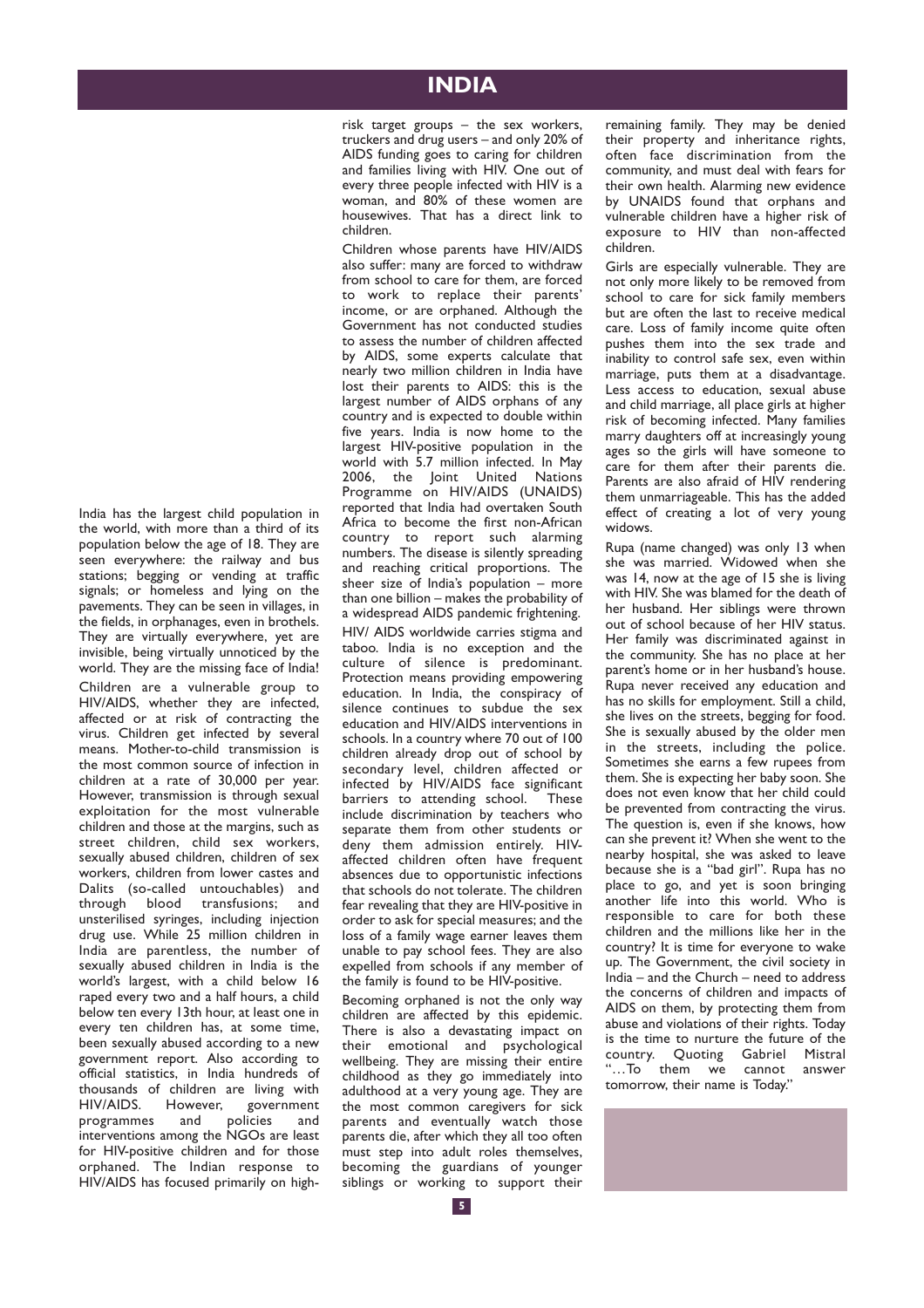## **BANGLADESH**

Bangladesh is lucky. While the HIV virus was first found in the country in 1989, it still has a comparatively low rate of HIV/AIDS. According to government statistics in 2006, only 874 people from a population of 150 million have tested positive for HIV. However, this is likely to underestimate the true scale of the problem, and many people point to the fact that Bangladesh is a high-risk country with an increasing infection rate. The two main factors allowing HIV transmission in Bangladesh are unsafe sex practice in a growing sex industry and returning migrant workers who, having acquired the virus when working abroad, infect their wives when they return home.

It is within this context that the Church of Bangladesh Social Development Programme (CBSDP) has carried out its HIV/AIDS awareness and prevention activities since 2003. People are made aware of HIV transmission, prevention and treatment through community discussions, video shows and drama presentations, while brightly coloured billboards and posters help keep the topic in the public's mind. CBSDP also arranges workshops for groups of people particularly vulnerable to HIV infection, including bus and truck drivers, rickshaw pullers, day labourers and people of transgender (hijra). Special attention is also given to children and youth, with some teenagers given special training on how to raise awareness among their peers. Visits are also made to schools, supporting the teachers in using the HIV/AIDS material that has recently been included in government text books. The hope is that no-one can say they are ignorant of the risks of HIV.

But CBSDP acting alone will not be enough to change people's attitudes. Therefore, to increase understanding and help reduce discrimination of HIV/AIDS within the wider community, CBSDP

arranges seminars with community leaders (Imams, priests, local political leaders) and government staff to enthuse them to actively raise awareness of HIV and how to prevent its transmission. This is complemented by other work with adolescents and adults to promote women's rights and raise their status in society, which will make it easier for women to have more control over their sexual health.

All of this is having an impact. People, especially youth, are more willing to talk about HIV/AIDS, and many are passing on the message to family and friends. Attitudes are changing. For example, when people attend the barber, they are now more willing to buy a new blade than use a previously used one as before. Some Imams give speeches in Mosque during 'Jummabar' (mosque weekly service), inspiring people to follow the rules of religion to prevent HIV transmission. However, cultural attitudes to sexual health are deeply ingrained, and will take a lot longer to change. Ironically, the fact that the HIV rate is low and very few people know an AIDS patient, prevents many from appreciating the urgency needed to avert the possible sudden steep increase in HIV infection.

People with HIV in Bangladesh still face stigma and discrimination. Many people think that HIV and AIDS is a punishment that they deserve. Whole families suffer, becoming stigmatised from society and can be refused food from shops. Because of this stigma, most HIV-positive people do not want to tell of their infection. CBSDP has links with other NGOs that work with HIV-positive people, providing treatment and support for them. While the numbers are not huge (one organisation has 455 registered HIVpositive members including 134 female, 295 male, 24 children and two transgender – most of them migrant workers) their work is important. They try to ensure as normal a life as possible for the sufferers, supporting them to live at home with their family and providing monthly health checks and medical treatment. Some organisations also have a special focus on children, supporting AIDS orphans by providing fees to enable them to continue their schooling, negotiating with village leaders and others should there be any problems, and providing nutrition support to the children and women. Without this support, these orphans would probably leave school and face a life of begging.

It is our prayer that all organisations can continue to work together to prevent the ravages of HIV/AIDS spreading throughout Bangladesh.

The Siwok Foundation was set up to help preserve and promote the cultural, artistic and social values of the indigenous peoples of Northern Argentina. One of its concerns is the health of these people who inhabit the great flat scrub forest area known as the Chaco.

The largest group is the Wichi and one innovative way of drawing their attention to health issues is the annual ten-mile long Wichi Marathon. First held in 2003, this is a major social event with a serious message. Every year the marathon has a special theme, focusing on one of the

## **ARGENTINA**

many health hazards. In 2006, the theme was HIV/AIDS (SIDA in Spanish) and participants wore a T-shirt bearing the question in their native language: Hä lehanej tä SIDA? (Do you know that AIDS exists?) Adults and children alike take part and there are prizes for different age ranges. The 2006 marathon was a fun way of highlighting a new and very dangerous threat to the lives of these people.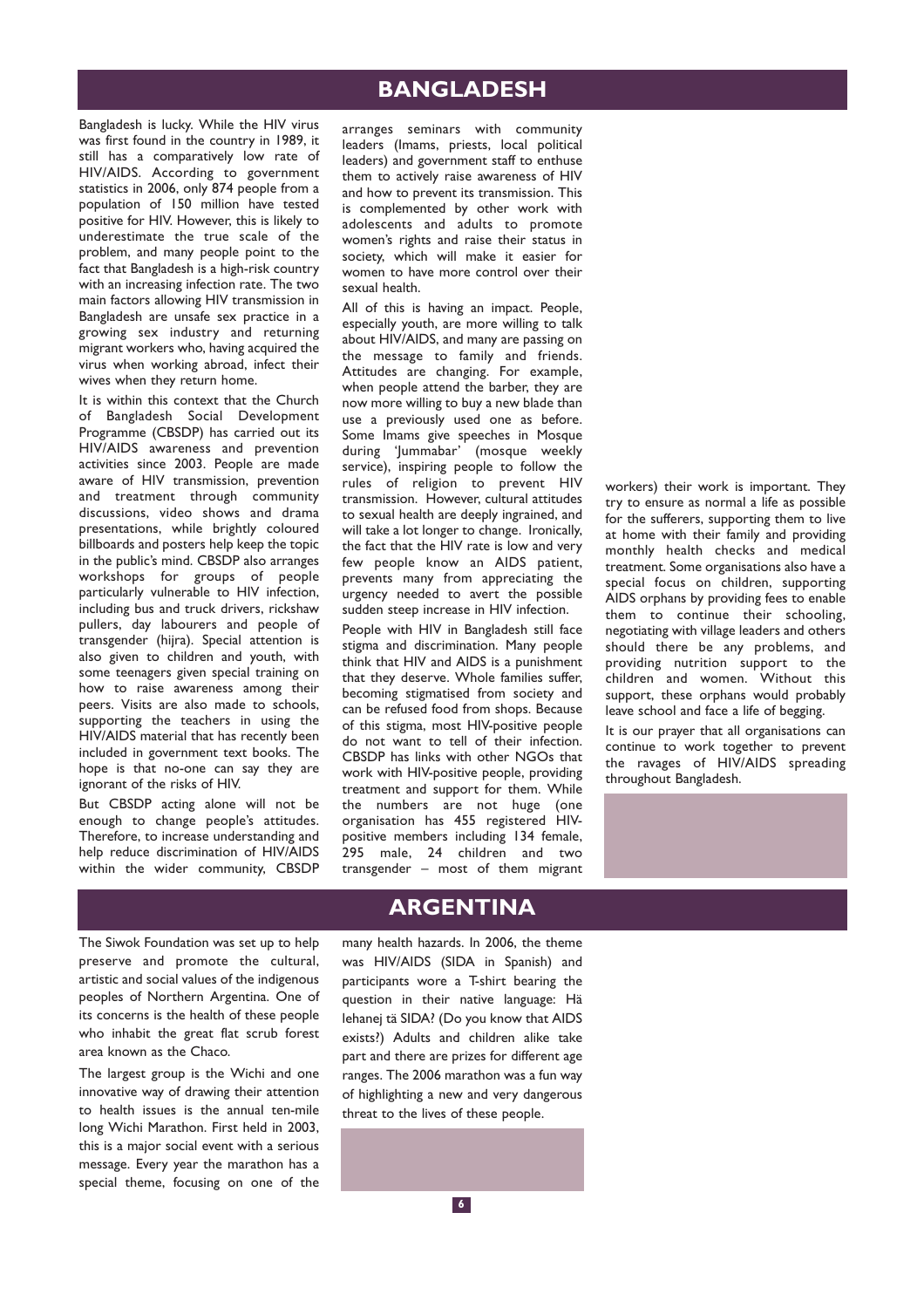Jonniebelle is a well-known figure in the beautiful Caribbean islands of Trinidad and Tobago. Her wedding three years ago was covered in all of the major newspapers. Her fame stems from her courage in telling her story of living with HIV, which is still a taboo subject in much of the country. Not many associate the Caribbean with HIV/AIDS but Jonniebelle's story illustrates the impact of HIV on the lives of children throughout these islands.

At the age of nine, Jonniebelle had her first sexual encounter. She was raped by her elder brother, the same one who introduced her to a church that he was attending. At the age of 11, her brother raped her again. Jonniebelle, who had been such an outgoing girl, became a prisoner of her emotions. She was transformed into a withdrawn, angry individual with low self-esteem. Her school work suffered and she finished school without a proper education.

Jonniebelle continued to attend church, going through the motions. At 17, she met a young man, an evangelist, and two years later they were married. They had five children but the effects of being raped as a child affected the marriage relationship. Her husband became openly unfaithful to her and she was physically abusive to him. Her marriage of ten years ended in divorce. To ease her pain, she turned to marijuana, alcohol, cigarettes and promiscuity.

In 1991, she began to wonder if she had cancer. She was losing weight, had sores on her body, dizziness, fevers and swollen glands. Friends told her that she should be careful about one of the men with whom she had been having an affair. As her condition worsened, she decided to have a medical check-up. After various tests she discovered that she was HIVpositive. Jonniebelle's world crumbled underneath her. She was filled with rage and anger.

Incest, abuse and family breakdown are rife in these islands and the effects echo down the years. Many voices have begun to speak out about HIV/AIDS in Trinidad today. Jonniebelle asked God for a second chance and has been given the opportunity to share her experiences with many churches throughout Trinidad and Tobago.

Others have been concerned to provide programmes for education. Within the last six years, a programme developed at the University of Illinois in Chicago and adapted for Trinidad and Tobago with the Family Planning Association (Trinidad and Tobago), has been instituted both in schools and churches. CHAMP (Collaborative HIV/AIDS Management Programme for Families) works with parents and teens aged 11 to 14 together, to strengthen family life, educate about HIV/AIDS and encourage teens to make wise choices. Lisa and her daughter Ishara attended a pilot course at All Saints Church, Port of Spain. Lisa works for the Trinidad Guardian and in her (patois) column she spoke of the benefits of the course:

Of course, it have alternatives to quarrelling. Me and Miss Thing start taking a workshop the other day. When you there struggling with your child, you does tend to feel you is the only one going through whatever it is. You feel you is the only mother who does get answer back, or can't get the children to bathe, or who child does come home smelling like cigarette and you don't know what to do.

It interesting to go to it because, as you must realise by now, I have a little problem with my temper. The last time in the class they ask parents what does make them trip off, I tell them my wares washing story, blushing red red fus I shame. But when I look around, everybody laughing – not at me, but with me. Is because everybody there, man and woman, rich and poor, does go through thing like that with their children once the children reach a certain age.

Two things I realising from this workshop. One is that I never miss a parents' support group until I had one; and two is that it good to have more information and a different perspective on how to be a better parent.

In a country where more than 2% of the population is living with HIV and where stigma and discrimination are still rife, these are small but crucial steps to protecting our children and ensuring a healthy future for our communities.



HIV/AIDS was first identified in Guyana in 1987; in 1988 five women were among the 34 new cases. Statistics now show that women are 39% of all cases reported and 600 infants were infected with HIV during pregnancy, labour, delivery and breast feeding.

Approaches to prevent HIV infection in

### **GUYANA**

infants and young children are: primary prevention – preventing unwanted pregnancies and HIV transmission from women to their infants; and provision of care and support to HIV-infected women, their children and families. In Guyana, prevention of mother-to-child

transmission is an integral part of all antenatal clinics.

The impact of this disease on families in Guyana is overwhelming. The sad fact is that despite the advertisements promoting safe sex and encouraging young people to abstain until marriage and the distribution of free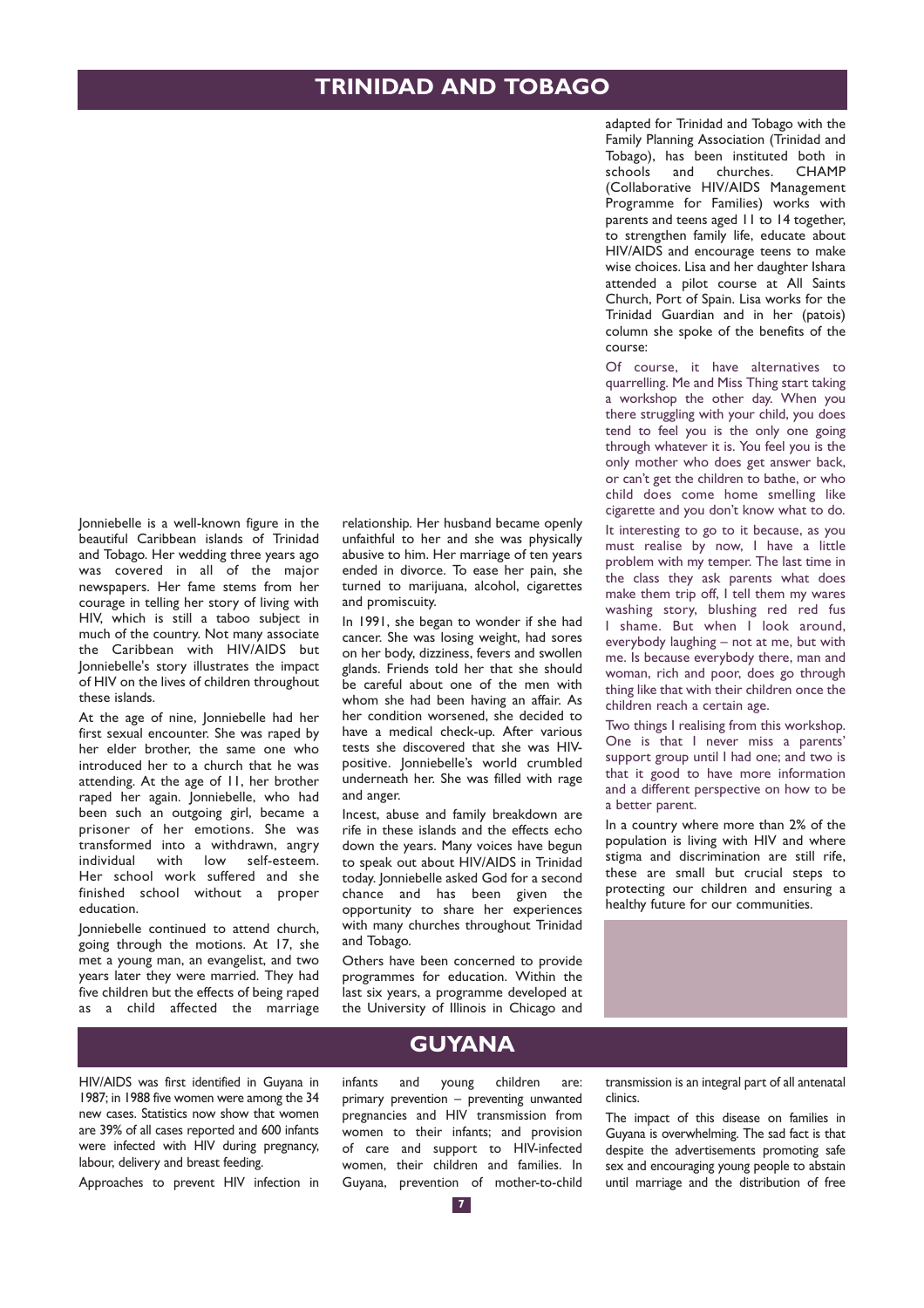condoms, some of the males believe they cannot contract the disease. A large percentage of these men are married and indulging in extra-marital relationships. This reckless behaviour puts the unsuspecting wife at risk and when she becomes pregnant the child is also at risk. If the couple already have children and, as is the custom, the woman leaves it to the last moment to attend a clinic or have the baby at home, there may not be the opportunity for them to be counselled and possibly tested for HIV. If the parents do carry the virus and become too ill to work or die, there is no one to care for the remaining child or children. In some cases a grandmother or even an older sibling may have no choice but to take on the responsibility.

Due to the fact that this disease generally

affects the poorer class and Guyana has no Social Security to assist persons in need, the carer has to devise ways of survival. This often leads to children begging on the streets, prostitution, and sexual abuse, which in turn can lead to the further spread of the disease.

These children are not a part of the school system, leading to illiteracy, a scourge in the past but more recently almost non-existent in Guyana. While the number of vulnerable children is unknown, in 2002 the estimated number under 15 who had lost one or both parents to AIDS was 4,200.

The Mothers' Union continues to work actively in various ways to assist: we are involved in school feeding programmes, literacy classes for youths ages 14-30, HIVawareness talks and workshops to groups in

## **PAPUA NEW GUINEA**

churches, schools and clubs, and the distribution of hampers – especially to children who are vulnerable.

Recently Mothers' Union members, including myself, spent one week in the hinterland area educating and training a group of indigenous people of Guyana on HIV/AIDS, and also training 12 of them to train others in the future. This is one way of doing God's work in his beautiful garden and putting our faith into action.



son mentioned in school that his mother and father were living with HIV, the attitudes of the son's classmates changed towards him. The teacher had to intervene by giving the class HIV/AIDS awareness lessons. Children living with HIV are more likely to be excluded from school because students and even teachers are afraid of being infected.

- They can be traumatised when they care for their ill parents. A young boy cared for his dying mother until she passed away. He was then cared for by relatives but they more or less ignored him and he had to fend for himself. He subsequently found out he was HIV-positive. By the time help was available for him, the infection had progressed to full blown AIDS. It was too late and he died. Children are traumatised when they are orphaned or separated from family and may be passed on from relative to relative. Because of abuse, some of the children end up living rough on the streets.
- They are sometimes isolated. Other parents might tell their children not to play with a child they know or assume to be living with HIV. This is partly as a result of fear for their children being infected. Children living with HIV/AIDS are forced to accept their situation and survive as best as they can.
- They are more likely to live in

**1** *UNICEF: Master Plan of Operation 2003- 2007, Programme of Cooperation between Government of Papua New Guinea and UNICEF (2006) Families and Children Affected by HIV/AIDS and Other Vulnerable Children in Papua New Guinea*

Papua New Guinea, with an estimated population of almost 5.9 million people, is the most populous nation in the South Pacific region (UNICEF 2005). It is a young population with 40% under 15 years of age.

According to the Human Poverty Index for 2006, 40.5% of Papua New Guineans live on less than a dollar a day and according to AusAID estimates, HIV rates are growing at about 25% per year. Within 20 years, 40% of the adult population could be living with HIV and AIDS.

It is estimated that there are now 10,946 children and young people infected by HIV, and 1,543 children aged two and under are living with HIV. The main mode of infection here is at birth. For those aged between two and nine, the estimated number of children infected with HIV is 3,152. It is difficult to state the main cause of infection in the age group due to the fact that ages might not have been reported correctly. Is it possible that there is a high rate of sexual abuse – we do not know. From 10-14 years, there are 698 estimated children living with HIV. In this age range the main mode of infection is through sexual abuse, sex work, sexual behaviour and blood transfusion. This is also the main mode of transmission for those between the ages of 15-19 years, with 5,553 estimated children living with HIV.

The impact of the HIV /AIDS pandemic has affected all aspects of PNG society both in urban and rural settings. It is estimated that there are 138,108 children living in AIDS-affected families and a total of 620,585 children are at risk of infection.**<sup>1</sup>**

Some of the problems facing children affected by HIV/AIDS are:

● They are more likely to face stigma and discrimination. A mother living with HIV told me that when her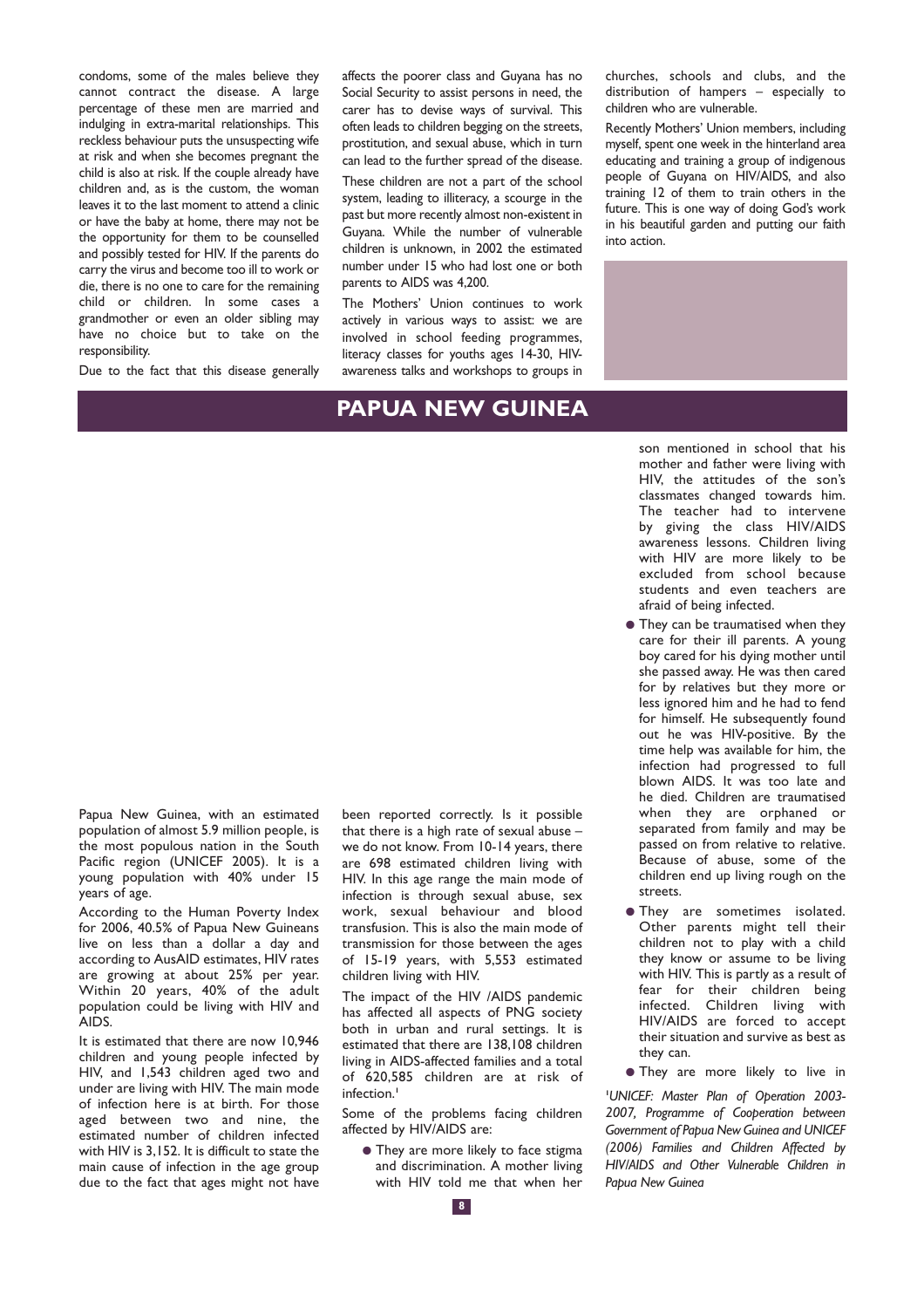families where resources are limited. This is because resources that would have been used for school fees, good food and generally maintaining a standard of living, would go towards medication, transport to a clinic and medical bills. Parents who are working might also lose pay as a result of being sick. A lot of organisations do not have an HIV/AIDS policy.

● They are more likely to also take up adult responsibilities which means that they might not be able to attend school. Some children might have to go out and work to augment their family's income. Due to lack of available work, sex work might be the option that is available.

Unlike in parts of Africa, we have not yet seen a significant increase in child-headed families. This is mainly due to the tradition and culture in Papua New Guinea whereby relatives and family members are usually available to foster or informally adopt children. However, the level of care and support within the families that the children receive might be inadequate and, as stated earlier, the children are sometimes discriminated against and abused. Unless the HIV pandemic is adequately addressed, as

more parents die, the relatives might not be able to absorb the children left behind into their own families.

#### **Intervention Programmes**

The Anglican Church runs a number of intervention programmes most especially in remote parts of Papua New Guinea. These are Counselling training and training in Home-based Care. The majority of the people in Papua New Guinea live in rural areas. Access to medical care is often some days' walk away. Trained home-based carers are now able to provide palliative care in their communities.

An important way of reaching younger members of the villages is through Peer Education Training. This a two-week course where people are given HIV/AIDS training to become volunteer Peer Educators. The participants then go back to their villages and speak to their peers about HIV/AIDS. The Peer Educators are given materials by the church such as posters, leaflets, exercise books and writing materials to assist them when speaking to their communities. The main objective of the Peer Education programme is to facilitate behaviour change. Knowledge about HIV/AIDS reduces stigma and discrimination against families living with and affected by HIV/AIDS.

## **SCOTLAND**

Due to the increase in orphans in the country, we have set up the orphans and vulnerable children's project in Lae (PNG's second largest city). We currently have 18 children registered. These children have lost one or both of their parents due to HIV/AIDS. We provide food and clothes, and help the families in getting medicine. Counselling is provided to the children to assist them in dealing with the trauma of losing their parents. Once a fortnight, the children are brought together to play games and just have fellowship with one another. A number of them do not attend school as their families cannot afford the school fees.

I'll conclude by quoting from the Anglican Church of PNG, HIV/AIDS policy: "We hope for a future where we can help reverse the spread of the HIV and AIDS: where there is hope and not despair; love and not hate and healing not hurt: and where we can live out the call of Jesus to love one another as he loves us."

positive in their own right. This has continued as the profile of the epidemic in Scotland has shifted, with increasing numbers of people from sub-Saharan Africa being diagnosed, many of whom have children.

Waverley Care has also consistently used a holistic approach and there has always been a strong emphasis on the spiritual care of those with whom we work. Since its earliest days, the organisation has employed a chaplain who has always happened to come from an Episcopal background.

Speaking to children affected by HIV, shows that children and young people have very clear ideas about what would make lives better for themselves and, indirectly, their parents and families. They include:

- $\bullet$  the opportunity to talk about parental HIV openly
- $\bullet$  more information about HIV illness
- better support and understanding in school
- better relationships with social

#### **WAVERLEY CARE**

Waverley Care has been working in the field of HIV/AIDS since 1989 and because of the nature of HIV infections in Scotland, especially in the early days when many intra-venous drug injectors were diagnosed, there has always been a strong emphasis on working with children and the "affected family". (By "affected" we mean that there is a family member, usually a parent, who is HIV-positive.) We are fortunate that good ante-natal care and screening means that there are very few babies born in Scotland who are HIV-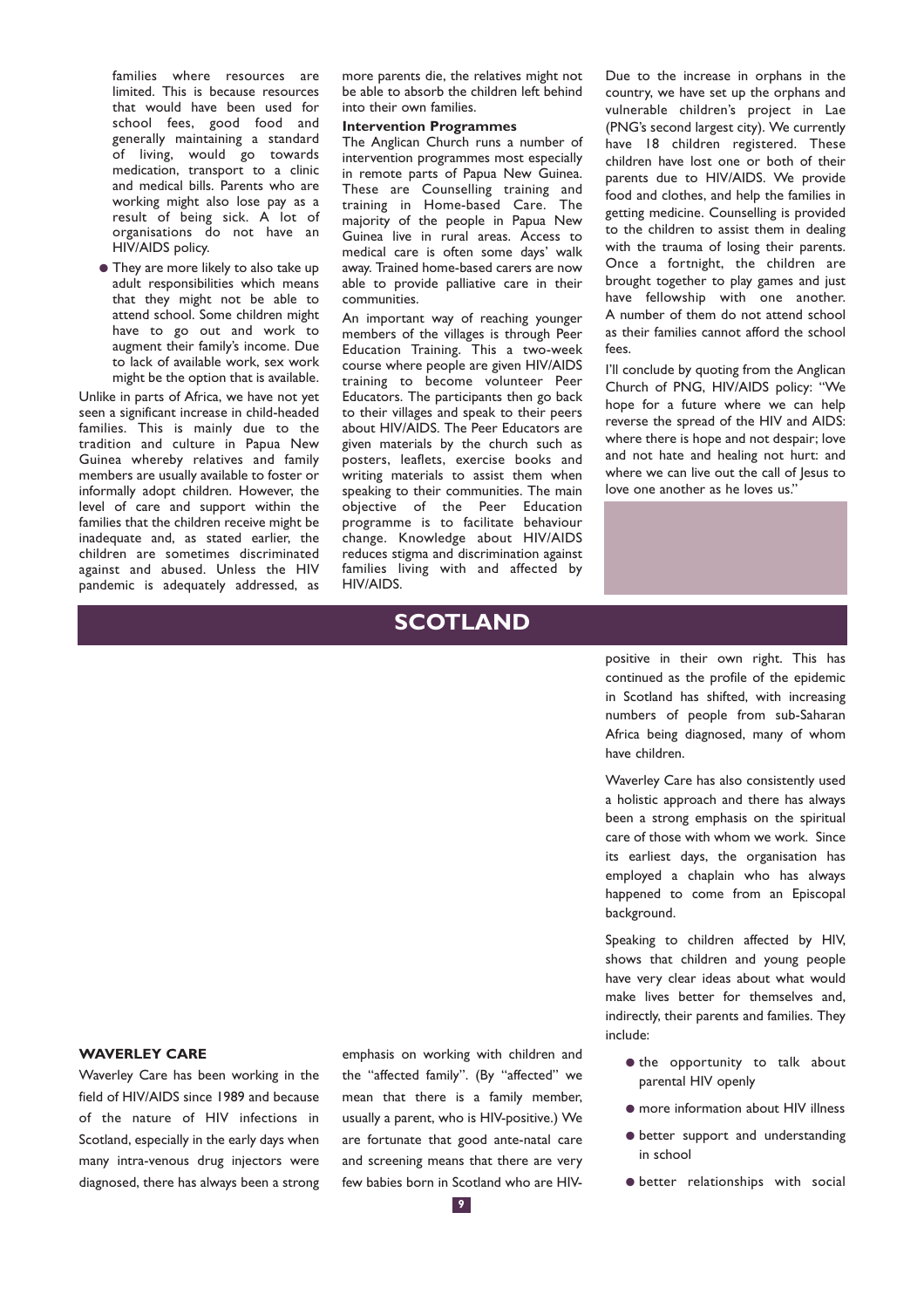workers and health professionals

● more activities where they can meet with other children and young people in similar circumstances.**<sup>1</sup>**

HIV is still a relatively new phenomenon and we discover new information about it on a monthly basis. Whilst children do not need to be burdened by the detail of changes, they do want to know the basic facts in order to make sense of what is happening to their family member. Waverley Care is fortunate that our Children and Families Worker has been with the organisation since 1991 and is a trusted friend to the many children who over the last 16 years have come to her.

Waverley Care's experience is that it is all too easy for the needs of HIV-affected children to be over-looked or to get lost within statutory services where they are not a priority for support. Too often the support comes when the child is beginning to miss school or misbehave at school. Working with affected children at an early stage can help them and their parents come to terms with HIV in the family and move on to deal with all the other issues that face families in everyday life.

**1** *"Listening to children and young people whose parent or carer is HIV positive", Children in Scotland 2002.*



#### **POSITIVE HELP**

Positive Help offers practical help to people in Edinburgh living with HIV. It was established in 1989, originally through the Scottish Episcopal Church, in direct response to HIV-positive people expressing a need for help with day-today living, and we continue to respond to that same need. By listening to what people tell us and responding to requests in an uncritical, non-judgmental way (with absolute clarity about the boundaries of our role), we are able to enhance the well-being of service users and their ability to manage better within their homes and communities; and to support a vulnerable, disenfranchised, often unpopular, population to gain control, dignity and independence within their lives. While public perception is that HIV is no longer a problem in the UK, especially with treatments being available, high numbers of new diagnoses continue, and care and support becomes increasingly complex. Positive Help currently has almost 1000 service users.

Children affected by HIV are difficult to support, mainly because stigma and fear of discrimination prevents both the children and the parents from asking for help; while ill-health, lifestyle and social disadvantage often make it hard for parents to keep up with the needs of a young, well family. Despite treatment now being available, many parents are still not consistently well and, sadly, the external social circumstances of these families have not changed significantly. Many children live with one parent, often in complex family units. Many of the service users who contracted the virus through injecting drugs in the 1980s now have second families, bringing some young children to our service. However, loss and anticipated loss remain ever present in their lives. This is especially so now with increasing numbers of parents coinfected with Hepatitis C, also contracted when they were injecting drugs, becoming very ill with advanced liver disease. This means long periods of ill-health and hospitalisation for the parents and therefore separation from their children. There are also renewed problems with childcare and foster care, with a fear of separation for the young people and the parents, not just about the children being taken away, but also about siblings being separated and the fear that this may become permanent. Current and problematic drug use had decreased for most of these young people but some parents are using drugs again to deal with the fear and stress of becoming ill and the possibility of dying.

Poverty, deprivation, social exclusion, discrimination, harassment, bullying and threats of violence are commonplace. The majority of children carry the burden of secrecy about HIV in the family. Many develop inappropriate roles within the family to try to compensate for parental illness. The Positive Help volunteer befriender gives safe, supported time out for the child to talk, to be listened to and to feel valued. Uniformly, these children express a need to "belong" and to be "ordinary". Activities such as teaching them to swim and taking them to the cinema, enable them to build the confidence and skills that can help them join in. This in turn supports social integration and acceptance by their peers. It is known that the social and behavioural difficulties which manifest themselves within this group of children are greatly reduced by their involvement with Positive Help. Many families use the project where they are not in touch with other services or where others have failed to sustain contact. The impact on the welfare of the entire family is immense, and can help to keep families together. Our main aim is to try to prevent a further generation of damaged adults displaced within society, with complex mental health needs and dependency problems, and we work to give the children a sense of purpose, possibility and fun.

Our longest standing "befriending" relationship – 13 years –- finally came to an end this year, with the now grown-up young woman leaving school and starting out on her adult life. The acknowledgement between the "befriender" and the young woman of the value of their time together was immensely moving but illustrated that if the work has boundaries and is supported, an ending can happen that is a positive and empowering moment for both young person and volunteer. When asked what it was that was most important in their time together, this young girl said that HIV dominated every aspect of her life, but in the "befriender" she had someone who knew about HIV in her family but allowed her the freedom simply to forget about it and go out and have fun and talk. "She made me laugh" was her final remark.

**THE NEXT FAMILY NETWORK NEWSLETTER** is to be on issues arising from the recent consultation, held in Seoul, on aspects of Violence and the Family.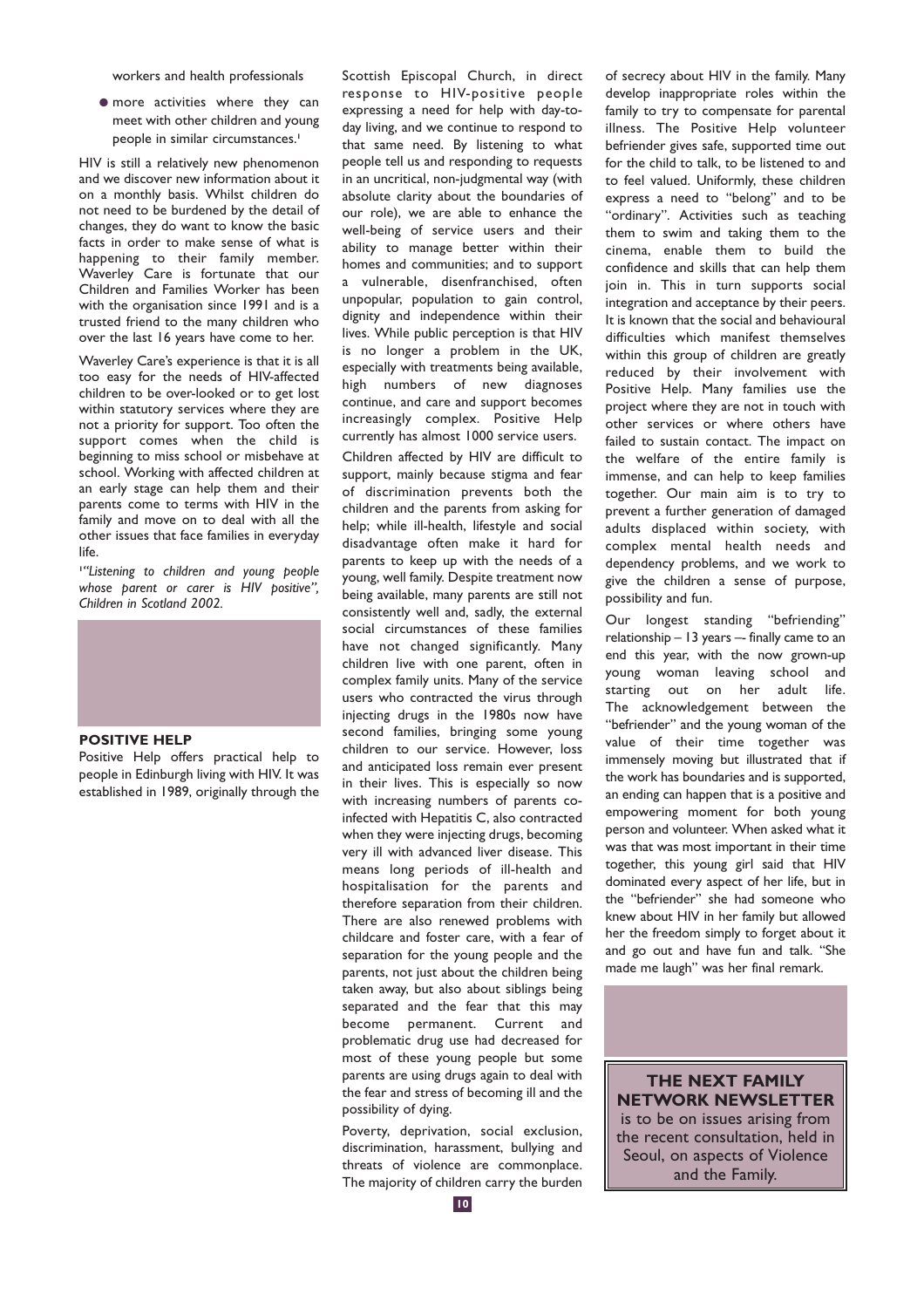## **CANADA**

The Teresa Group was founded in 1989, in cooperation with, but separate from, The Hospital for Sick Children in Toronto. It provides programmes and services for children living with or affected by AIDS and their families.

From some five families in the first few years, the Teresa Group now serves over 350 families with 670 children. In the early days, it cared for families with infected children, but as it grew, the needs of affected children began to be addressed. In order to receive service, a family will have one member under the age of 18 and one who is infected by HIV or AIDS.

In the early 1990s, many babies who were infected at birth died before the age of five, but with the advent of medications now given to mothers during pregnancy and to the baby for the first weeks of life, there are fewer deaths in early childhood and medication now keeps many children healthy. Some children who the Teresa Group has known for many years are now completing High School and entering post-secondary education.

An important programme developed by the Teresa Group is the provision of free infant formula for babies of HIV-infected mothers. Due to the high cost of formula, some mothers were considering breast-feeding their babies, despite the possibility of transmitting HIV to their children (around 18%). This programme now covers the province of Ontario and formula is provided for the babies for the first year of life.

As we better understood the emotional needs of children in families affected by HIV/AIDS, a group support programme started. Leading the Way began in 1995 and addresses the loneliness, isolation and depression so often experienced, as well as the stigma that remains among the public despite much education. Here the children may talk openly about living with the secrecy and stigma of this disease.

Asked how coming to the group sessions helped, one child answered: "Knowing that other people are like me with my health issues feels good, because those people don't seem different from people that don't have HIV/AIDS, so it tells me that that's the case with me too."

The beginning of spring always marks the start of another Leading the Way programme. Since 1995, the programme has supported children and youth affected by HIV/AIDS. Throughout the years, the facilitators have found many innovative ways to work with the children as they struggle to understand and cope with the impact of HIV/AIDS on their daily lives. Two wonderful books, a quilt, masks, artwork, to name just a few things, have been produced by the groups. The results chronicle their own emotional journeys and serve as educational tools to other children and youth who perhaps do not have access to this type of support system. During this 2007 Leading the Way series, the children and youth have worked on the creation of a therapeutic garden. Thanks to the generosity of Riverdale Farm, the programme has been given some land to grow plants. The concepts of being connected to the earth, renewal and growth will be particularly significant to the children who have lost a family member to AIDS. Many of the children in the Leading the Way programme do not have access to gardens, or may not know how their contents can restore and heal. We look forward to getting dirty and watching the children and the garden grow and blossom.

Out of this experience, have come other supportive groups: for HIV-positive women during their pregnancies; for mothers with new babies; and for mothers with toddlers. They too can feel very lonely as they face the special problems that HIV brings to this time in their lives.

The Teresa Group also has a Food Bank that gives families food that can help with school lunches and with healthy snacks. At the start of the school year, a backpack is given to each school-age child with pencils, pens and paper. Getting through schoolwork can be very difficult, so a tutor can be provided to help a child through the curriculum.

There are more light-hearted provisions too, such as gifts for birthdays and other major events of the year and a big party with music and lots of wonderful food (donated) that happens towards the end of the year.

Here in Canada we are fortunate with our health care system and with the excellence of medical care at Toronto's Hospital for Sick Children. Together with them the Teresa Group is able to make a real difference in the lives of families affected by AIDS. Since I retired in 2000, it has been a real joy to see the continuing growth and development of the agency and to watch the children grow.